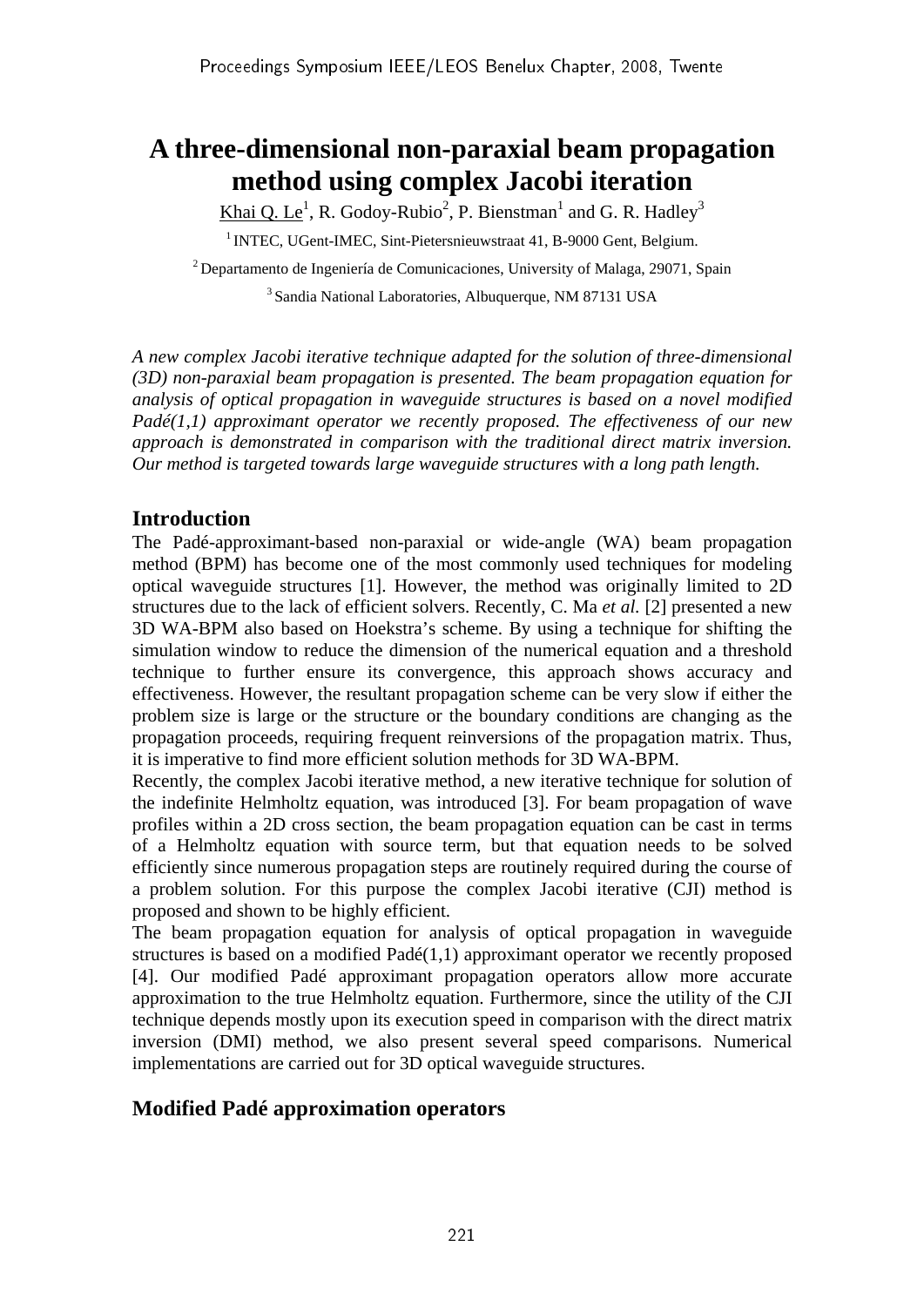A three-dimensional non-paraxial beam propagation method using complex Jacobi . . .

Recently we proposed the WA-BPM algorithm based on the Padé approximation using the following recurrence relation with initial value of  $\frac{\partial}{\partial z}\Big|_0 = -k\beta$ ∂ 0 ( $\beta$  is a damping parameter) [4]:

$$
\frac{\partial}{\partial z}\bigg|_{n+1} = i \frac{\frac{P}{2k}}{1 - \frac{i}{2k} \frac{\partial}{\partial z}\bigg|_{n}}
$$
\n(1)

where  $P = \nabla_{\perp}^2 + k_0^2 (n^2 - n_{ref}^2) = \frac{U}{\partial x^2} + \frac{U}{\partial y^2} + k_0^2 (n^2 - n_{ref}^2)$  $\overline{2}$ 2  $\overline{2}$  $^{2}(n^{2} - n^{2})$  $\bf{0}$  $\frac{d^2}{dt^2} + k_0^2 (n^2 - n_{ref}^2) = \frac{C}{2a^2} + \frac{C}{2a^2} + k_0^2 (n^2 - n_{ref}^2)$  $P = \nabla_{\perp}^2 + k_0^2 (n^2 - n_{ref}^2) = \frac{\partial}{\partial x^2} + \frac{\partial}{\partial y^2} + k_0^2 (n^2 - n_{ref}^2)$ ∂ +  $=\nabla_{\perp}^2 + k_0^2 (n^2 - n_{ref}^2) = \frac{\partial^2}{\partial x^2} + \frac{\partial^2}{\partial y^2} + k_0^2 (n^2 - n_{ref}^2)$  with  $k = k_0 n_{ref}$ ,  $n_{ref}$  the reference

refractive index,  $k_0$  the vacuum wavevector. For  $\partial z\big|_2$  $\frac{\partial}{\partial z}$ , this gives us the modified Padé(1,1) approximant-based WA beam propagation formula as follows:

$$
\frac{\partial H}{\partial z} \approx i \frac{\frac{P}{2k}}{1 + \frac{P}{4k^2(1 + \frac{i\beta}{2})}} H
$$
 (2)

## **WA-beam propagation formulation**

1

#### **Basic equation**

By using the modified Padé(1,1) approximant, the 3D semivectorial WA beam propagation equation can be written as follows:

$$
(1 + \xi P)\phi^{n+1} = (1 + \xi^* P)\phi^n
$$
 (3)

where  $4k^2(1+i\beta/2)$  4k  $4k^2(1+i\beta/2)$  4  $\zeta = \frac{1}{4k^2(1+i\beta/2)} - \frac{i\Delta z}{4k}$ ,  $\zeta^*$  the complex conjugate of  $\zeta$  and  $\Delta z$  the propagation step.

 $i\Delta z$ 

#### **WA-BPM using CJI**

By dividing both sides of Eq.(3) by  $\zeta$ , it may be written as an inhomogeneous Helmholtz equation

$$
(\nabla_{\perp}^2 + k_0^2 (n^2 - n_{\text{ref}}^2) + \frac{1}{\xi})\phi^{n+1} = (\frac{\xi^*}{\xi}P + \frac{1}{\xi})\phi^n
$$
 (4)

or

$$
(\nabla_{\perp}^{2} + k_{0}^{2} (n^{2} - n_{ref}^{2}) +
$$
  
\n
$$
4k_{o}^{2} n_{ref}^{2} \frac{1 + (1 + k^{2} \beta \Delta z / 2) \beta / 2 + ik \Delta z}{(1 + k^{2} \beta \Delta z / 2)^{2} + k^{2} \Delta z^{2}}) \phi^{n+1} = source \ term
$$
\n(5)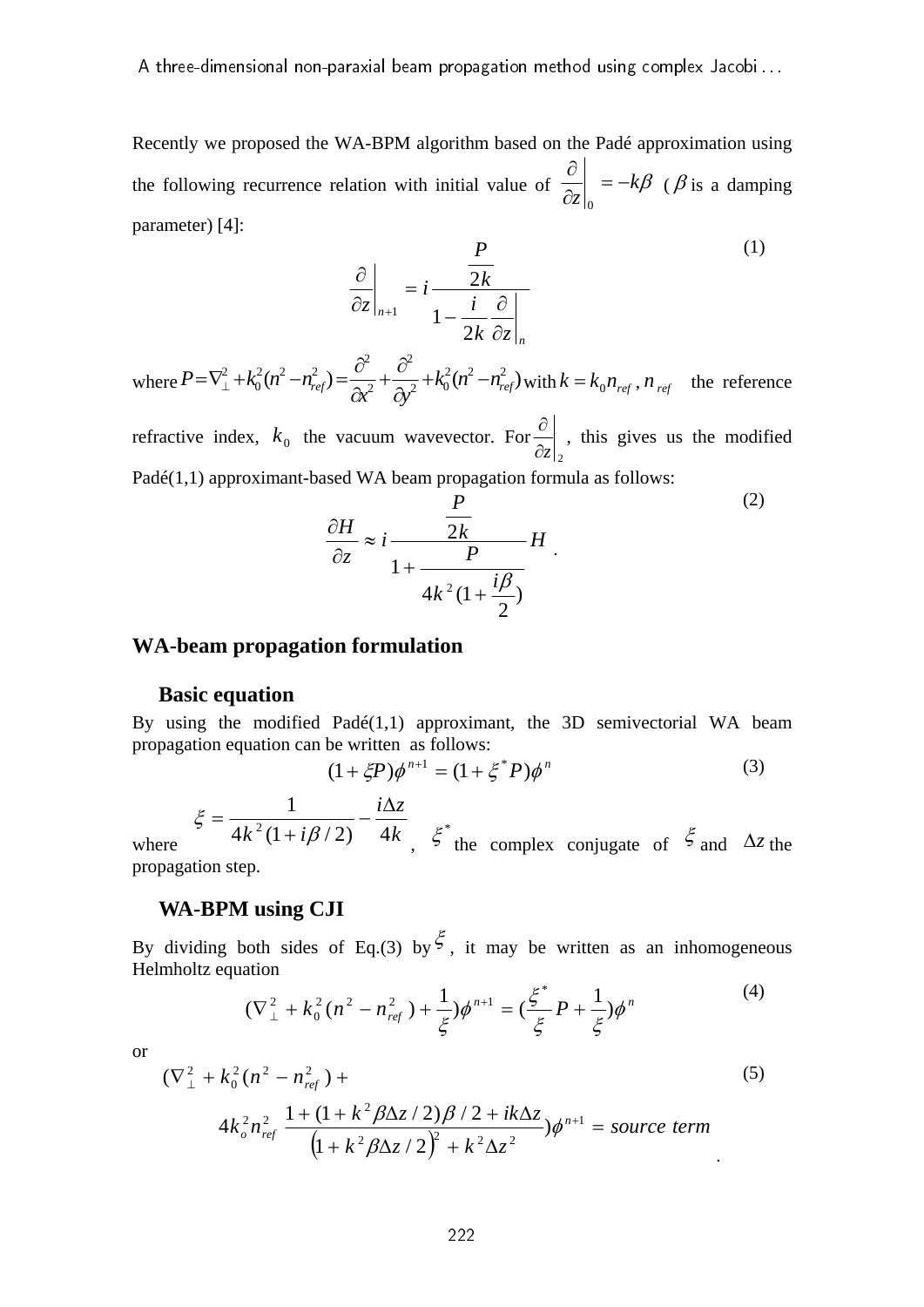Thus the beam propagation can be cast as a 2D Helmholtz equation with source term in

$$
4k_0^2 n_{ref}^2 \frac{k\Delta z}{\left(1 + k_0^2 n_{ref}^2 \beta \Delta z / 2\right)^2 + k^2 \Delta z^2}
$$
. This loss is

an effective medium with loss of

high for a typical choice of  $k\Delta z$ . This is a condition that favors rapid convergence for the CJI method.

#### **WA-BPM using DMI**

By discretizing Eq. (4), we find that

$$
A_{n+1}\phi_{i+1,j}^{n+1} + B_{n+1}\phi_{i-1,j}^{n+1} + C_{n+1}\phi_{i,j}^{n+1} + D_{n+1}\phi_{i,j-1}^{n+1} + E_{n+1}\phi_{i,j+1}^{n+1}
$$
  
=  $A_n\phi_{i+1,j}^n + B_n\phi_{i-1,j}^n + C_n\phi_{i,j}^n + D_n\phi_{i,j-1}^n + E_n\phi_{i,j+1}^n$  (6)

where

$$
A_{n+1} = B_{n+1} = \frac{1}{\Delta x^2}, \qquad D_{n+1} = E_{n+1} = \frac{1}{\Delta y^2},
$$
  
\n
$$
C_{n+1} = k_o^2 (n^2 - n_{ref}^2) + \frac{1}{\xi} - 2(\frac{1}{\Delta x^2} + \frac{1}{\Delta y^2}),
$$
  
\n
$$
A_n = B_n = \frac{\xi^*}{\xi} \frac{1}{\Delta x^2}, \qquad D_n = E_n = \frac{\xi^*}{\xi} \frac{1}{\Delta y^2},
$$
  
\n
$$
C_n = \frac{\xi^*}{\xi} \left( k_0^2 (n^2 - n_{ref}^2) + \frac{1}{\xi^*} - 2(\frac{1}{\Delta x^2} + \frac{1}{\Delta y^2}) \right)
$$
 (7)

Eq. (6) is an  $M^2$  by  $M^2$  matrix equation for an M by M mesh grid. However, each row of the coefficient matrix has no more than five non-zero values. As a result, this sparse matrix equation can be efficiently solved using various methods. In our calculations, the sparse matrix solver-UMFPACK package has been used.

#### **Benchmark results**

We now employ the WA-BPM using the new CJI and the traditional DMI methods to perform benchmark tests on 3D optical waveguide structures. We first consider the Gaussian beam propagation in a straight rib waveguide and guided-mode propagation in a Y-branch rib waveguide [4]. The Gaussian beam with a waist radius  $w_0 = 0.3 \ \mu m$  has been injected into the rib waveguide at wavelength  $\lambda = 1.55 \ \mu m$ . Due to the large memory required for DMI, the small computational window of  $2x2 \mu m$  is discretized with a grid size of  $\Delta x = \Delta y = 0.1 \mu m$ , and the short path length of 2  $\mu$ m is discretized with a propagation step size  $\Delta z = 0.1 \mu m$ . The resulting runtime of DMI is 177.9 seconds while runtime for CJI is only 4.7 seconds.

For a Y-branch, the initial rib waveguide is split into two 5-degree tilted waveguides. The longitudinal dimension is  $h_1 = 1 \mu m$ . The fundamental mode of the ridge waveguide